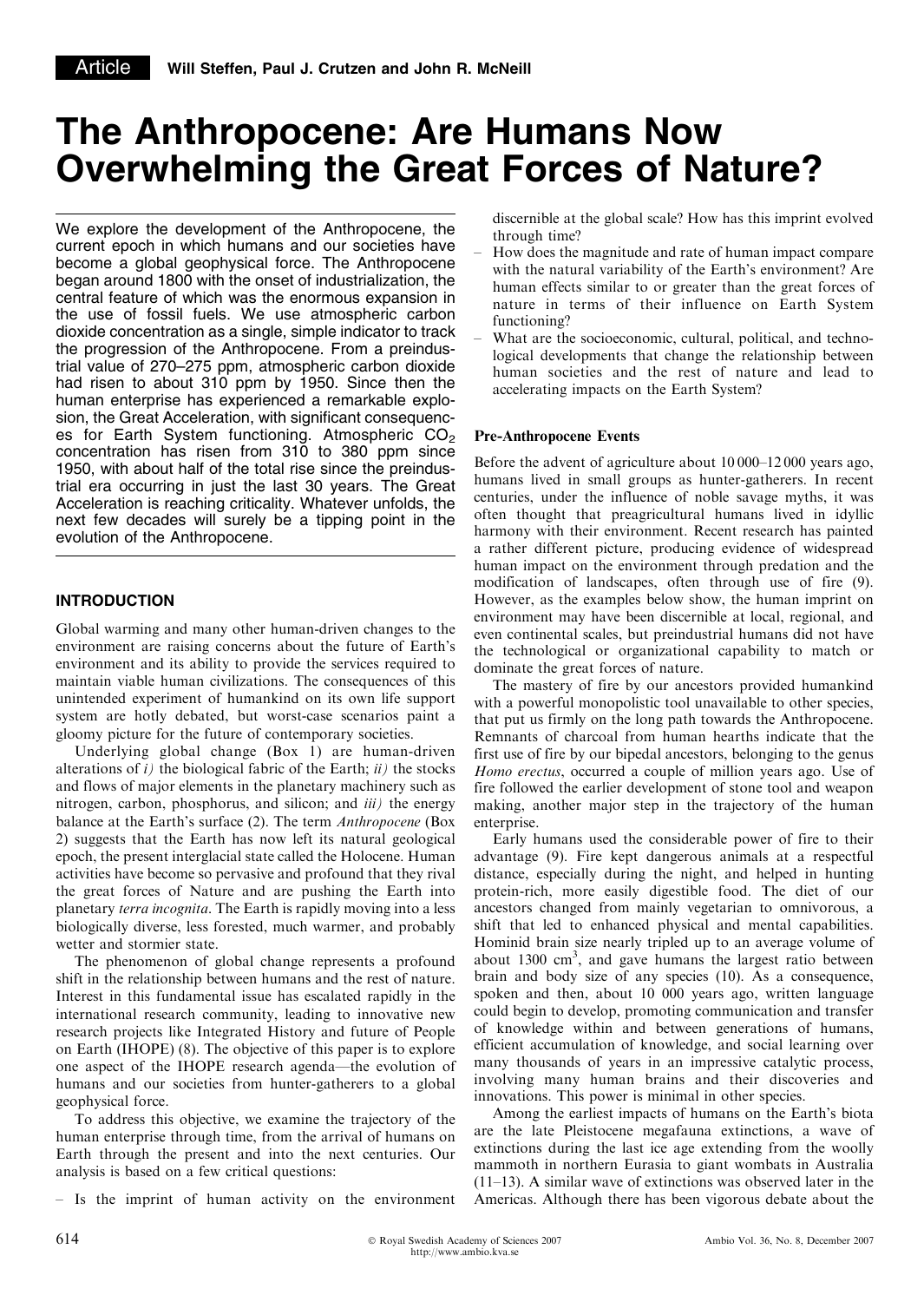### Box 1. Global Change and the Earth System

The term Earth System refers to the suite of interacting physical, chemical and biological global-scale cycles and energy fluxes that provide the life-support system for life at the surface of the planet (1). This definition of the Earth System goes well beyond the notion that the geophysical processes encompassing the Earth's two great fluids—the ocean and the atmosphere—generate the planetary life-support system on their own. In our definition biological/ecological processes are an integral part of the functioning of the Earth System and not merely the recipient of changes in the coupled ocean-atmosphere part of the system. A second critical feature is that forcings and feedbacks within the Earth System are as important as external drivers of change, such as the flux of energy from the sun. Finally, the Earth System includes humans, our societies, and our activities; thus, humans are not an outside force perturbing an otherwise natural system but rather an integral and interacting part of the Earth System itself.

We use the term global change to mean both the biophysical and the socioeconomic changes that are altering the structure and the functioning of the Earth System. Global change includes alterations in a wide range of global-scale phenomena: land use and land cover, urbanisation, globalisation, coastal ecosystems, atmospheric composition, riverine flow, nitrogen cycle, carbon cycle, physical climate, marine food chains, biological diversity, population, economy, resource use, energy, transport, communication, and so on. Interactions and linkages between the various changes listed above are also part of global change and are just as important as the individual changes themselves. Many components of global change do not occur in linear fashion but rather show strong nonlinearities.

relative roles of climate variability and human predation in driving these extinctions, there is little doubt that humans played a significant role, given the strong correlation between the extinction events and human migration patterns. A later but even more profound impact of humans on fauna was the domestication of animals, beginning with the dog up to 100 000 years ago (14) and continuing into the Holocene with horses, sheep, cattle, goats, and the other familiar farm animals. The concomitant domestication of plants during the early to mid-Holocene led to agriculture, which initially also developed through the use of fire for forest clearing and, somewhat later, irrigation (15).

According to one hypothesis, early agricultural development, around the mid-Holocene, affected Earth System functioning so fundamentally that it prevented the onset of the next ice age (16). The argument proposes that clearing of forests for agriculture about 8000 years ago and irrigation of rice about 5000 years ago led to increases in atmospheric carbon dioxide  $(CO<sub>2</sub>)$  and methane  $(CH<sub>4</sub>)$  concentrations, reversing trends of concentration decreases established in the early Holocene. These rates of forest clearing, however, were small compared with the massive amount of land transformation that has taken place in the last 300 years (17). Nevertheless, deforestation and agricultural development in the 8000 to 5000 BP period may have led to small increases in  $CO<sub>2</sub>$  and  $CH<sub>4</sub>$  concentrations (maybe about 5–10 parts per million for  $CO<sub>2</sub>$ ) but increases that were perhaps large enough to stop the onset of glaciation in northeast Canada thousands of years ago. However, recent analyses of solar forcing in the late Quaternary (18) and of natural carbon cycle dynamics (19, 20) argue that natural processes can explain the observed pattern of atmospheric  $CO<sub>2</sub>$ variation through the Holocene. Thus, the hypothesis that the advent of agriculture thousands of years ago changed the course

## Box 2. The Anthropocene

Holocene (''Recent Whole'') is the name given to the postglacial geological epoch of the past ten to twelve thousand years as agreed upon by the International Geological Congress in Bologna in 1885 (3). During the Holocene, accelerating in the industrial period, humankind's activities became a growing geological and morphological force, as recognised early by a number of scientists. Thus, in 1864, Marsh published a book with the title ''Man and Nature,'' more recently reprinted as ''The Earth as Modified by Human Action'' (4). Stoppani in 1873 rated human activities as a ''new telluric force which in power and universality may be compared to the greater forces of earth'' (quoted from Clark [5]). Stoppani already spoke of the anthropozoic era. Humankind has now inhabited or visited all places on Earth; he has even set foot on the moon. The great Russian geologist and biologist Vernadsky (6) in 1926 recognized the increasing power of humankind in the environment with the following excerpt ''... the direction in which the processes of evolution must proceed, namely towards increasing consciousness and thought, and forms having greater and greater influence on their surroundings.'' He, the French Jesuit priest P. Teilhard de Chardin and E. Le Roy in 1924 coined the term "noösphere," the world of thought, knowledge society, to mark the growing role played by humankind's brainpower and technological talents in shaping its own future and environment. A few years ago the term ''Anthropocene'' has been introduced by one of the authors (P.J.C.) (7) for the current geological epoch to emphasize the central role of humankind in geology and ecology. The impact of current human activities is projected to last over very long periods. For example, because of past and future anthropogenic emissions of  $CO<sub>2</sub>$ , climate may depart significantly from natural behaviour over the next 50 000 years.

of glacial-interglacial dynamics remains an intriguing but unproven beginning of the Anthropocene.

The first significant use of fossil fuels in human history came in China during the Song Dynasty (960–1279) (21, 22). Coal mines in the north, notably Shanxi province, provided abundant coal for use in China's growing iron industry. At its height, in the late 11th century, China's coal production reached levels equal to all of Europe (not including Russia) in 1700. But China suffered many setbacks, such as epidemics and invasions, and the coal industry apparently went into a long decline. Meanwhile in England coal mines provided fuel for home heating, notably in London, from at least the 13th century (23, 24). The first commission charged to investigate the evils of coal smoke began work in 1285 (24). But as a concentrated fuel, coal had its advantages, especially when wood and charcoal grew dear, so by the late 1600s London depended heavily upon it and burned some 360 000 tons annually. The iron forges of Song China and the furnaces of medieval London were regional exceptions, however; most of the world burned wood or charcoal rather than resorting to fuel subsidies from the Carboniferous.

Preindustrial human societies indeed influenced their environment in many ways, from local to continental scales. Most of the changes they wrought were based on knowledge, probably gained from observation and trial-and-error, of natural ecosystem dynamics and its modification to ease the tasks of hunting, gathering, and eventually of farming. Preindustrial societies could and did modify coastal and terrestrial ecosystems but they did not have the numbers, social and economic organisation, or technologies needed to equal or dominate the great forces of Nature in magnitude or rate. Their impacts remained largely local and transitory, well within the bounds of the natural variability of the environment.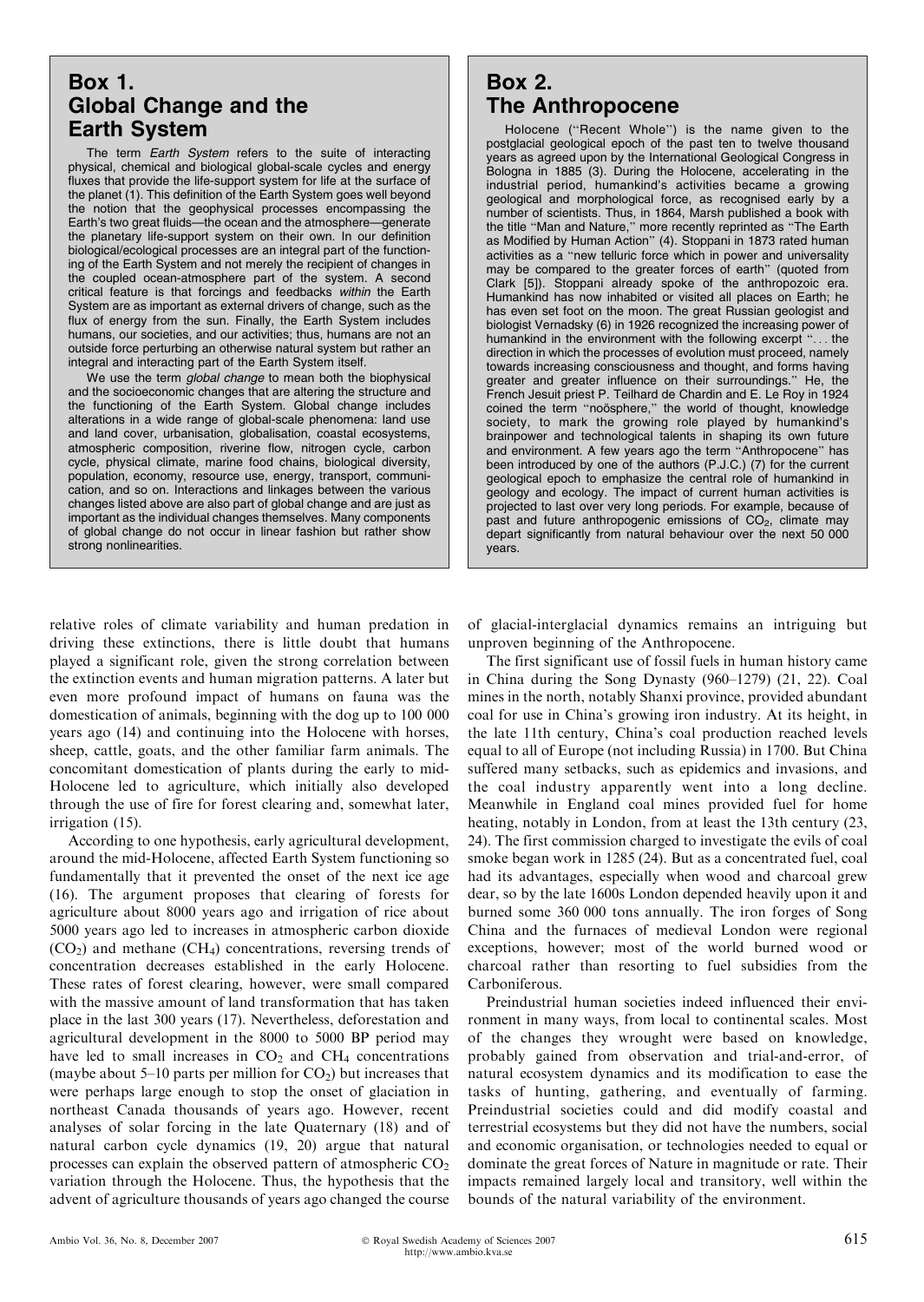

Figure 1. The mix of fuels in energy systems at the global scale from 1850 to 2000. Note the rapid relative decrease in traditional renewable energy sources and the sharp rise in fossil fuel-based energy systems since the beginning of the Industrial Revolution, and particularly after 1950. By 2000 fossil fuel-based energy systems generated about 80% of the total energy used to power the global economy.

### The Industrial Era (ca. 1800–1945): Stage 1 of the Anthropocene

One of the three or four most decisive transitions in the history of humankind, potentially of similar importance in the history of the Earth itself, was the onset of industrialization. In the footsteps of the Enlightenment, the transition began in the 1700s in England and the Low Countries for reasons that remain in dispute among historians (25). Some emphasize material factors such as wood shortages and abundant water power and coal in England, while others point to social and political structures that rewarded risk-taking and innovation, matters connected to legal regimes, a nascent banking system, and a market culture. Whatever its origins, the transition took off quickly and by 1850 had transformed England and was beginning to transform much of the rest of the world.

What made industrialization central for the Earth System was the enormous expansion in the use of fossil fuels, first coal and then oil and gas as well. Hitherto humankind had relied on energy captured from ongoing flows in the form of wind, water, plants, and animals, and from the 100- or 200-year stocks held in trees. Fossil fuel use offered access to carbon stored from millions of years of photosynthesis: a massive energy subsidy from the deep past to modern society, upon which a great deal of our modern wealth depends.

Industrial societies as a rule use four or five times as much energy as did agrarian ones, which in turn used three or four times as much as did hunting and gathering societies (26). Without this transition to a high-energy society it is inconceivable that global population could have risen from a billion around 1820 to more than six billion today, or that perhaps one billion of the more fortunate among us could lead lives of comfort unknown to any but kings and courtiers in centuries past.

Prior to the widespread use of fossil fuels, the energy harvest available to humankind was tightly constrained. Water and wind power were available only in favoured locations, and only in societies where the relevant technologies of watermills, sailing ships, and windmills had been developed or imported. Muscular energy derived from animals, and through them from plants, was limited by the area of suitable land for crops and forage, in many places by shortages of water, and everywhere by

inescapable biological inefficiencies: plants photosynthesize less than a percent of the solar energy that falls on the Earth, and animals eating those plants retain only a tenth of the chemical energy stored in plants. All this amounted to a bottleneck upon human numbers, the global economy, and the ability of humankind to shape the rest of the biosphere and to influence the functioning of the Earth System.

The invention (some would say refinement) of the steam engine by James Watt in the 1770s and 1780s and the turn to fossil fuels shattered this bottleneck, opening an era of far looser constraints upon energy supply, upon human numbers, and upon the global economy. Between 1800 and 2000 population grew more than six-fold, the global economy about 50-fold, and energy use about 40-fold (27). It also opened an era of intensified and ever-mounting human influence upon the Earth System.

Fossil fuels and their associated technologies—steam engines, internal combustion engines—made many new activities possible and old ones more efficient. For example, with abundant energy it proved possible to synthesize ammonia from atmospheric nitrogen, in effect to make fertilizer out of air, a process pioneered by the German chemist Fritz Haber early in the 20th century. The Haber-Bosch synthesis, as it would become known (Carl Bosch was an industrialist) revolutionized agriculture and sharply increased crop yields all over the world, which, together with vastly improved medical provisions, made possible the surge in human population growth.

The imprint on the global environment of the industrial era was, in retrospect, clearly evident by the early to mid 20th century (28). Deforestation and conversion to agriculture were extensive in the midlatitudes, particularly in the northern hemisphere. Only about 10% of the global terrestrial surface had been ''domesticated'' at the beginning of the industrial era around 1800, but this figure rose significantly to about 25–30% by 1950 (17). Human transformation of the hydrological cycle was also evident in the accelerating number of large dams, particularly in Europe and North America (29). The flux of nitrogen compounds through the coastal zone had increased over 10-fold since 1800 (30).

The global-scale transformation of the environment by industrialization was, however, nowhere more evident than in the atmosphere. The concentrations of  $CH<sub>4</sub>$  and nitrous oxide  $(N_2O)$  had risen by 1950 to about 1250 and 288 ppbv, respectively, noticeably above their preindustrial values of about 850 and 272 ppbv (31, 32). By 1950 the atmospheric  $CO<sub>2</sub>$  concentration had pushed above 300 ppmv, above its preindustrial value of 270–275 ppmv, and was beginning to accelerate sharply (33).

Quantification of the human imprint on the Earth System can be most directly related to the advent and spread of fossil fuel-based energy systems (Fig. 1), the signature of which is the accumulation of  $CO<sub>2</sub>$  in the atmosphere roughly in proportion to the amount of fossil fuels that have been consumed. We propose that atmospheric  $CO<sub>2</sub>$  concentration can be used as a single, simple indicator to track the progression of the Anthropocene, to define its stages quantitatively, and to compare the human imprint on the Earth System with natural variability (Table 1).

Around 1850, near the beginning of Anthropocene Stage 1, the atmospheric  $CO<sub>2</sub>$  concentration was 285 ppm, within the range of natural variability for interglacial periods during the late Quaternary period. During the course of Stage 1 from  $1800/50$  to 1945, the  $CO<sub>2</sub>$  concentration rose by about 25 ppm, enough to surpass the upper limit of natural variation through the Holocene and thus provide the first indisputable evidence that human activities were affecting the environment at the global scale. We therefore assign the beginning of the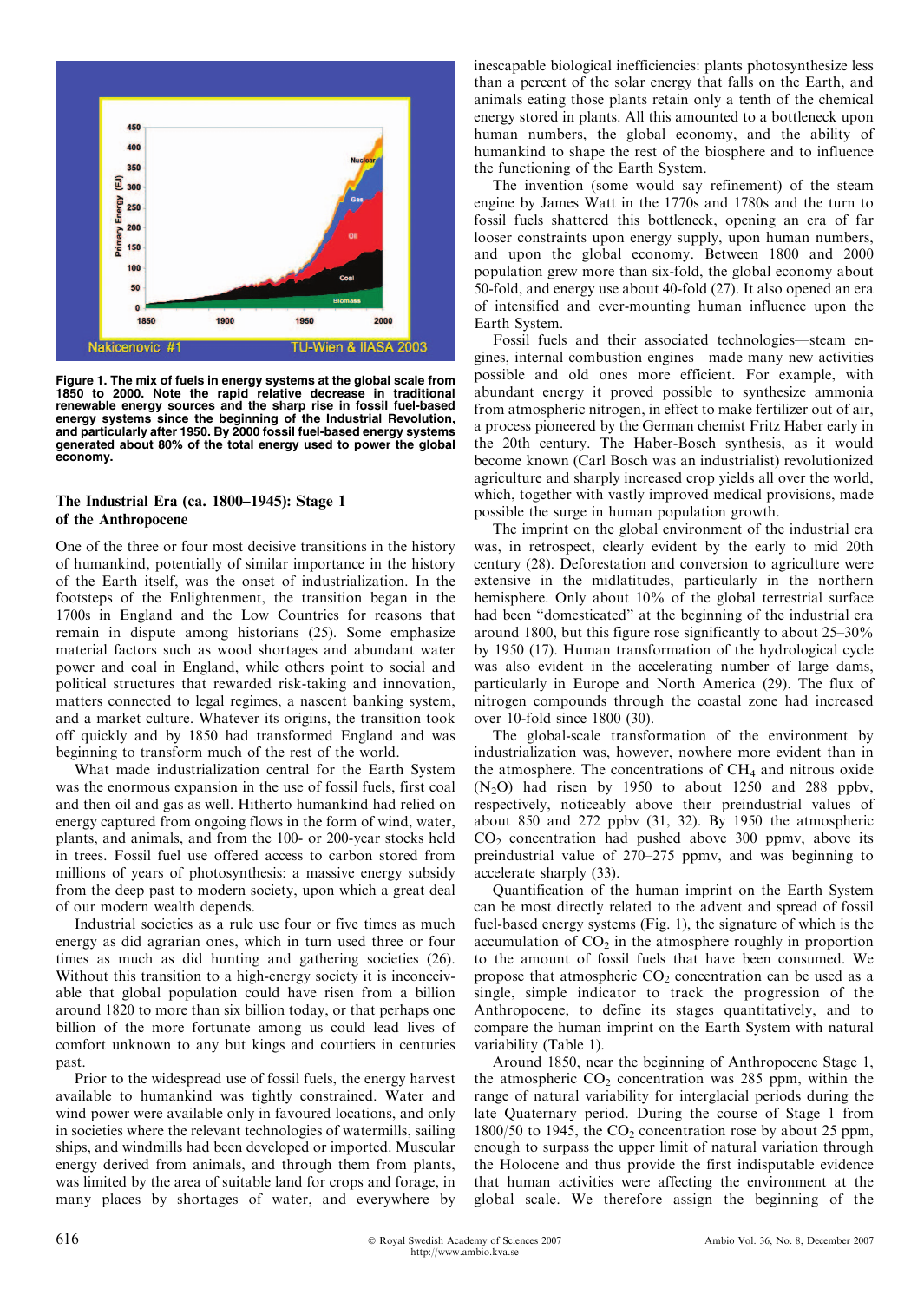Table 1. Atmospheric  $CO<sub>2</sub>$  concentration during the existence of fully modern humans on Earth. References given in notes below.

| <b>Year/Period</b>                     | Atmospheric CO <sub>2</sub><br>concentration ( $ppmv$ ) <sup>1</sup> |
|----------------------------------------|----------------------------------------------------------------------|
| 250 000-12 000 years BP <sup>2</sup> : |                                                                      |
| Range during interglacial periods:     | 262-287                                                              |
| Minimum during glacial periods:        | 182                                                                  |
| 12 000-2 000 years BP:                 | 260-285                                                              |
| Holocene (current interglacial)        |                                                                      |
| 1000                                   | 279                                                                  |
| 1500                                   | 282                                                                  |
| 1600                                   | 276                                                                  |
| 1700                                   | 277                                                                  |
| 1750                                   | 277                                                                  |
| 1775                                   | 279                                                                  |
| 1800 (Anthropocene Stage I begins)     | 283                                                                  |
| 1825                                   | 284                                                                  |
| 1850                                   | 285                                                                  |
| 1875                                   | 289                                                                  |
| 1900                                   | 296                                                                  |
| 1925                                   | 305                                                                  |
| 1950 (Anthropocene Stage II begins)    | 311                                                                  |
| 1975                                   | 331                                                                  |
| 2000                                   | 369                                                                  |
| 2005                                   | 379                                                                  |

<sup>1</sup>The CO<sub>2</sub> concentration data were obtained from: (a) http://cdiac.ornl.gov/trends/trends. htm for the 250 000–12 000 BP period and for the 1000 AD–2005 AD period. More<br>specifically, data were obtained from (34; 250 000–12 000 BP),(35; 1000–1950 AD), and<br>(36; 1975–2000 AD). (b) CO<sub>2</sub> concentrations for the 12 00 two interglacial periods prior to the current interglacial (the Holocene) and two glacial<br>periods. The values listed in the table are the maximum and minimum CO<sub>2</sub> concentrations recorded during the two interglacial periods and the minimum  $CO<sub>2</sub>$  concentration recorded over the two glacial periods. According to mtDNA evidence, the first appearance of fully modern humans was approximately 250 000 years BP.

Anthropocene to coincide with the beginning of the industrial era, in the 1800–1850 period. This first stage of the Anthropocene ended abruptly around 1945, when the most rapid and pervasive shift in the human-environment relationship began.

### The Great Acceleration (1945–ca. 2015): Stage 2 of the Anthropocene

The human enterprise suddenly accelerated after the end of the Second World War (27) (Fig. 2) Population doubled in just 50 years, to over 6 billion by the end of the 20th century, but the global economy increased by more than 15-fold. Petroleum consumption has grown by a factor of 3.5 since 1960, and the number of motor vehicles increased dramatically from about 40 million at the end of the War to nearly 700 million by 1996. From 1950 to 2000 the percentage of the world's population living in urban areas grew from 30 to 50% and continues to grow strongly. The interconnectedness of cultures is increasing rapidly with the explosion in electronic communication, international travel and the globalization of economies.

The pressure on the global environment from this burgeoning human enterprise is intensifying sharply. Over the past 50 years, humans have changed the world's ecosystems more rapidly and extensively than in any other comparable period in human history (38). The Earth is in its sixth great extinction event, with rates of species loss growing rapidly for both terrestrial and marine ecosystems (39). The atmospheric concentrations of several important greenhouse gases have increased substantially, and the Earth is warming rapidly (40). More nitrogen is now converted from the atmosphere into reactive forms by fertilizer production and fossil fuel combustion than by all of the natural processes in terrestrial ecosystems put together (Fig. 3) (41).

The remarkable explosion of the human enterprise from the mid-20th century, and the associated global-scale impacts on



Figure 2. The change in the human enterprise from 1750 to 2000 (28). The Great Acceleration is clearly shown in every component of the human enterprise included in the figure. Either the component was not present before 1950 (e.g., foreign direct investment) or its rate of change increased sharply after 1950 (e.g., population).

many aspects of Earth System functioning, mark the second stage of the Anthropocene—the Great Acceleration (42). In many respects the stage had been set for the Great Acceleration by 1890 or 1910. Population growth was proceeding faster than at any previous time in human history, as well as economic growth. Industrialization had gathered irresistible momentum, and was spreading quickly in North America, Europe, Russia, and Japan. Automobiles and airplanes had appeared, and soon rapidly transformed mobility. The world economy was growing ever more tightly linked by mounting flows of migration, trade, and capital. The years 1870 to 1914 were, in fact, an age of globalization in the world economy. Mines and plantations in diverse lands such as Australia, South Africa, and Chile were opening or expanding in response to the emergence of growing markets for their products, especially in the cities of the industrialized world.

At the same time, cities burgeoned as public health efforts, such as checking waterborne disease through sanitation measures, for the first time in world history made it feasible for births consistently to outnumber deaths in urban environments. A major transition was underway in which the characteristic habitat of the human species, which for several millennia had been the village, now was becoming the city. (In 1890 perhaps 200 million people lived in cities worldwide, but by 2000 the figure had leapt to three billion, half of the human population). Cities had long been the seats of managerial and technological innovation and engines of economic growth, and in the Great Acceleration played that role with even greater effect.

However, the Great Acceleration truly began only after 1945. In the decades between 1914 and 1945 the Great Acceleration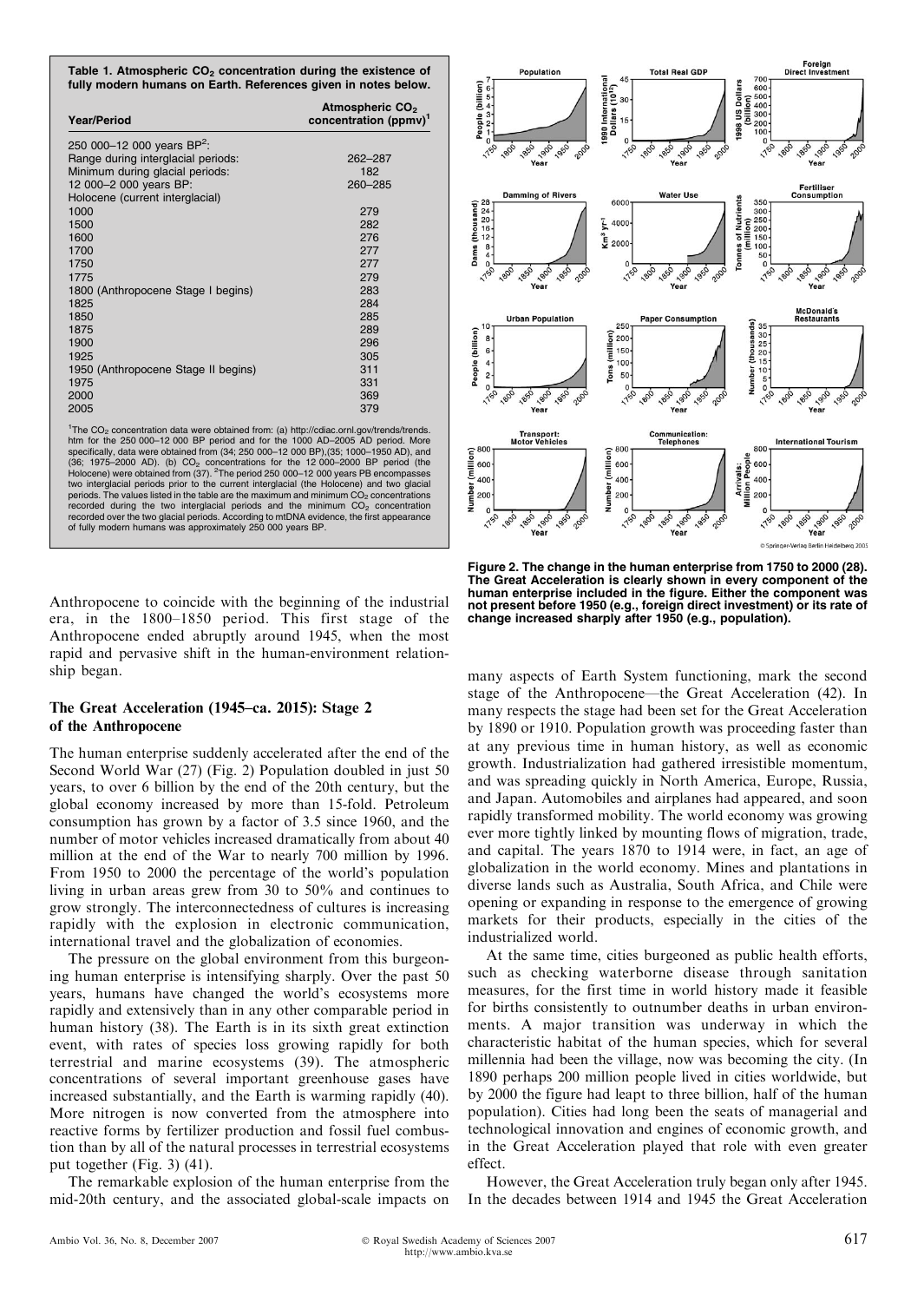Figure 3. Global terrestrial nitrogen budget for (a) 1890 and (b) 1990 in Tg N yr-<sup>1</sup> (41). The emissions to the NO<sub>y</sub> box from the coal reflect fossil fuel combustion. Those from the vegetation include agricultural and natural soil emissions and combusion of biofuel biomass (savanna and forest) and agricultural waste. The  $NH<sub>x</sub>$  emissions from the cow and feedlot reflect emissions from animal wastes. The transfers to the fish box represent the lateral flow of dissolved inorganic nitrogen from terrestrial systems to the coastal seas. Note the enormous amount of N<sub>2</sub> converted to NH<sub>3</sub> in the 1990<br>panel compared to 1980. This represents human fixation of nitrogen through the Haber-Bosch process, made possible by the development of fossil-fuel based energy systems.



© Springer-Verlag Berlin Heidelberg 2005

was stalled by changes in politics and the world economy. Three great wrenching events lay behind this: World War I, the Great Depression, and World War II. Taken together, they slowed population growth, checked—indeed temporarily reversed—the integration and growth of the world economy. They also briefly checked urbanization, as city populations led the way in reducing their birth rates. Some European cities in the 1930s in effect went on reproduction strikes, so that (had they maintained this reluctance) they would have disappeared within decades. Paradoxically, however, these events also helped to initiate the Great Acceleration.

The lessons absorbed about the disasters of world wars and depression inspired a new regime of international institutions after 1945 that helped create conditions for resumed economic growth. The United States in particular championed more open trade and capital flows, reintegrating much of the world economy and helping growth rates reach their highest ever levels in the period from 1950 to 1973. At the same time, the pace of technological change surged. Out of World War II came a number of new technologies—many of which represented new applications for fossil fuels—and a commitment to subsidized research and development, often in the form of alliances among government, industry, and universities. This proved enormously effective and, in a climate of renewed prosperity, ensured unprecedented funding for science and technology, unprecedented recruitment into these fields, and unprecedented advances as well.

The Great Acceleration took place in an intellectual, cultural, political, and legal context in which the growing impacts upon the Earth System counted for very little in the calculations and decisions made in the world's ministries, boardrooms, laboratories, farmhouses, village huts, and, for that matter, bedrooms. This context was not new, but it too was a necessary condition for the Great Acceleration.

The exponential character of the Great Acceleration is obvious from our quantification of the human imprint on the Earth System, using atmospheric  $CO<sub>2</sub>$  concentration as the indicator (Table 1). Although by the Second World War the  $CO<sub>2</sub>$  concentration had clearly risen above the upper limit of the Holocene, its growth rate hit a take-off point around 1950. Nearly three-quarters of the anthropogenically driven rise in  $CO<sub>2</sub>$  concentration has occurred since 1950 (from about 310 to 380 ppm), and about half of the total rise (48 ppm) has occurred in just the last 30 years.

### Stewards of the Earth System? (ca. 2015–?): Stage 3 of the Anthropocene

Humankind will remain a major geological force for many millennia, maybe millions of years, to come. To develop a universally accepted strategy to ensure the sustainability of Earth's life support system against human-induced stresses is one of the greatest research and policy challenges ever to confront humanity. Can humanity meet this challenge?

Signs abound to suggest that the intellectual, cultural, political and legal context that permitted the Great Acceleration after 1945 has shifted in ways that could curtail it (42). Not surprisingly, some reflective people noted human impact upon the environment centuries and even millennia ago. However, as a major societal concern it dates from the 1960s with the rise of modern environmentalism. Observations showed incontrovertibly that the concentration of  $CO<sub>2</sub>$  in the atmosphere was rising markedly (43). In the 1980s temperature measurements showed global warming was a reality, a fact that encountered political opposition because of its implications, but within 20 years was no longer in serious doubt (40). Scientific observations showing the erosion of the earth's stratospheric ozone layer led to international agreements reducing the production and use of CFCs (chlorofluorocarbons) (44). On numerous ecological issues local, national, and international environmental policies were devised, and the environment routinely became a consideration, although rarely a dominant one, in political and economic calculations.

This process represents the beginning of the third stage of the Anthropocene, in which the recognition that human activities are indeed affecting the structure and functioning of the Earth System as a whole (as opposed to local- and regional-scale environmental issues) is filtering through to decision-making at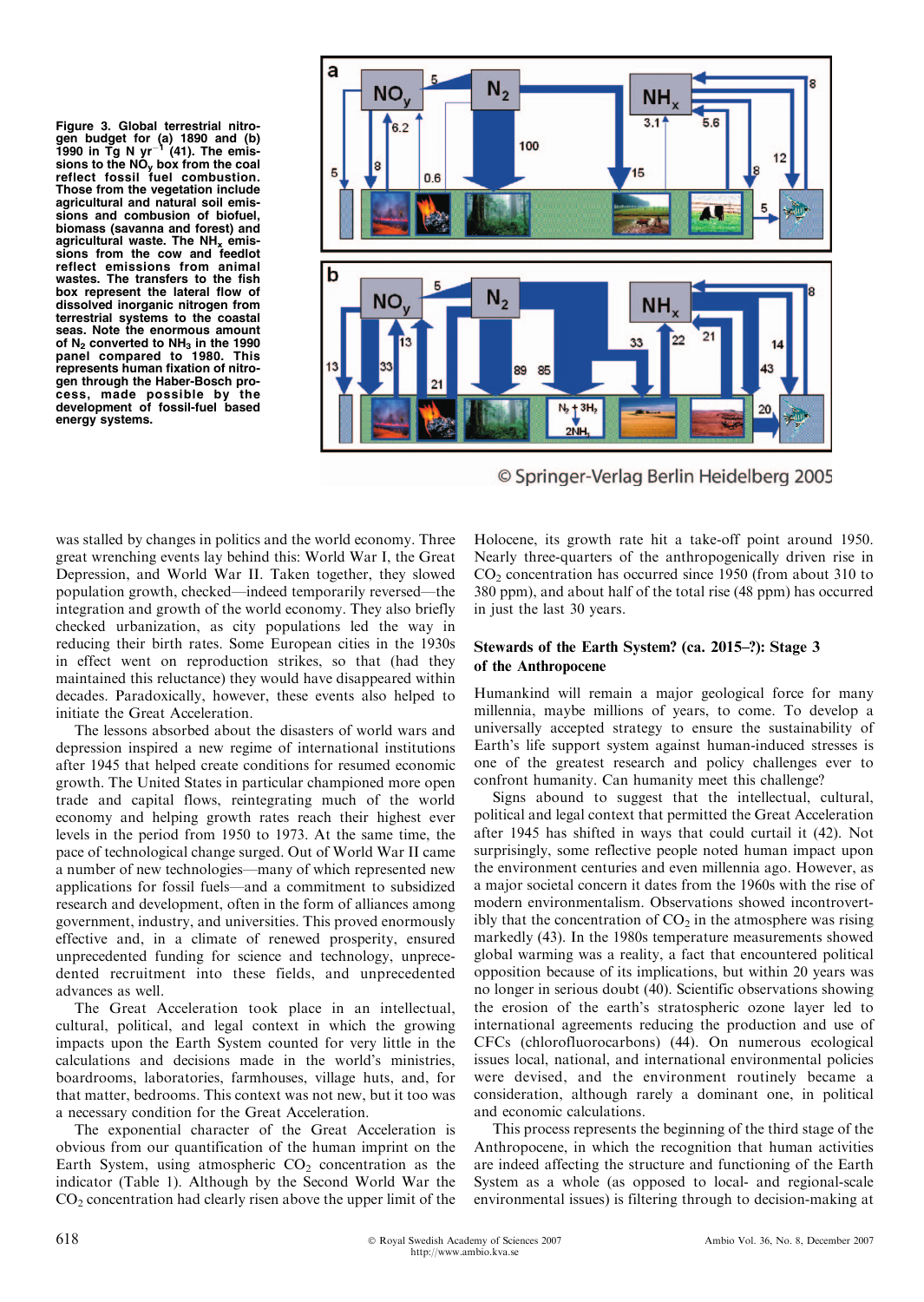many levels. The growing awareness of human influence on the Earth System has been aided by  $i$  rapid advances in research and understanding, the most innovative of which is interdisciplinary work on human-environment systems;  $ii)$  the enormous power of the internet as a global, self-organizing information system; *iii*) the spread of more free and open societies, supporting independent media; and  $iv$ ) the growth of democratic political systems, narrowing the scope for the exercise of arbitrary state power and strengthening the role of civil society. Humanity is, in one way or another, becoming a self-conscious, active agent in the operation of its own life support system (45).

This process is still in train, and where it may lead remains quite uncertain. However, three broad philosophical approaches can be discerned in the growing debate about dealing with the changing global environment (28, 45).

Business-as-usual. In this conceptualisation of the next stage of the Anthropocene, the institutions and economic system that have driven the Great Acceleration continue to dominate human affairs. This approach is based on several assumptions. First, global change will not be severe or rapid enough to cause major disruptions to the global economic system or to other important aspects of societies, such as human health. Second, the existing market-oriented economic system can deal autonomously with any adaptations that are required. This assumption is based on the fact that as societies have become wealthier, they have dealt effectively with some local and regional pollution problems (46). Examples include the clean-up of major European rivers and the amelioration of the acid rain problem in western Europe and eastern North America. Third, resources required to mitigate global change proactively would be better spent on more pressing human needs.

The business-as-usual approach appears, on the surface, to be a safe and conservative way forward. However, it entails considerable risks. As the Earth System changes in response to human activities, it operates at a time scale that is mismatched with human decision-making or with the workings of the economic system. The long-term momentum built into the Earth System means that by the time humans realize that a business-as-usual approach may not work, the world will be committed to further decades or even centuries of environmental change. Collapse of modern, globalized society under uncontrollable environmental change is one possible outcome.

An example of this mis-match in time scales is the stability of the cryosphere, the ice on land and ocean and in the soil. Depending on the scenario and the model, the Intergovernmental Panel on Climate Change (IPCC) (40) projected a global average warming of  $1.1-6.4$ °C for 2094–2099 relative to 1980– 1999, accompanied by a projected sea-level rise of 0.18–0.59 m (excluding contributions from the dynamics of the large polar ice sheets). However, warming is projected to be more than twice as large as the global average in the polar regions, enhancing ice sheet instability and glacier melting. Recent observations of glacial dynamics suggest a higher degree of instability than estimated by current cryospheric models, which would lead to higher sea level rise through this century than estimated by the IPCC in 2001 (47). It is now conceivable that an irreversible threshold could be crossed in the next several decades, eventually (over centuries or a millennium) leading to the loss of the Greenland ice sheet and consequent sea-level rise of about 5 m.

Mitigation. An alternative pathway into the future is based on the recognition that the threat of further global change is serious enough that it must be dealt with proactively. The mitigation pathway attempts to take the human pressure off of the Earth System by vastly improved technology and management, wise use of Earth's resources, control of human and domestic animal population, and overall careful use and

restoration of the natural environment. The ultimate goal is to reduce the human modification of the global environment to avoid dangerous or difficult-to-control levels and rates of change (48), and ultimately to allow the Earth System to function in a pre-Anthropocene way.

Technology must play a strong role in reducing the pressure on the Earth System (49). Over the past several decades rapid advances in transport, energy, agriculture, and other sectors have led to a trend of dematerialization in several advanced economies. The amount and value of economic activity continue to grow but the amount of physical material flowing through the economy does not.

There are further technological opportunities. Worldwide energy use is equivalent to only 0.05% of the solar radiation reaching the continents. Only 0.4% of the incoming solar radiation, 1 W  $m^{-2}$ , is converted to chemical energy by photosynthesis on land. Human appropriation of net primary production is about 10%, including agriculture, fiber, and fisheries (50). In addition to the many opportunities for energy conservation, numerous technologies—from solar thermal and photovoltaic through nuclear fission and fusion to wind power and biofuels from forests and crops—are available now or under development to replace fossil fuels.

Although improved technology is essential for mitigating global change, it may not be enough on its own. Changes in societal values and individual behaviour will likely be necessary (51). Some signs of these changes are now evident, but the Great Acceleration has considerable momentum and appears to be intensifying (52). The critical question is whether the trends of dematerialization and shifting societal values become strong enough to trigger a transition of our globalizing society towards a much more sustainable one.

Geo-engineering options. The severity of global change, particularly changes to the climate system, may force societies to consider more drastic options. For example, the anthropogenic emission of aerosol particles (e.g., smoke, sulphate, dust, etc.) into the atmosphere leads to a net cooling effect because these particles and their influence on cloud properties enhance backscattering of incoming solar radiation. Thus, aerosols act in opposition to the greenhouse effect, masking some of the warming we would otherwise see now (53). Paradoxically, a clean-up of air pollution can thus increase greenhouse warming, perhaps leading to an additional  $1^{\circ}$ C of warming and bringing the Earth closer to ''dangerous'' levels of climate change. This and other amplifying effects, such as feedbacks from the carbon cycle as the Earth warms (54), could render mitigation efforts largely ineffectual. Just to stabilize the atmospheric concentration of  $CO<sub>2</sub>$ , without taking into account these amplifying effects, requires a reduction in anthropogenic emissions by more than 60%—a herculean task considering that most people on Earth, in order to increase their standard of living, are in need of much additional energy. One engineering approach to reducing the amount of  $CO<sub>2</sub>$  in the atmosphere is its sequestration in underground reservoirs (55). This ''geosequestration'' would not only alleviate the pressures on climate, but would also lessen the expected acidification of the ocean surface waters, which leads to dissolution of calcareous marine organisms (56).

In this situation some argue for geo-engineering solutions, a highly controversial topic. Geo-engineering involves purposeful manipulation by humans of global-scale Earth System processes with the intention of counteracting anthropogenically driven environmental change such as greenhouse warming (57). One proposal is based on the cooling effect of aerosols noted in the previous paragraph (58). The idea is to artificially enhance the Earth's albedo by releasing sunlight-reflective material, such as sulphate particles, in the stratosphere, where they remain for 1–2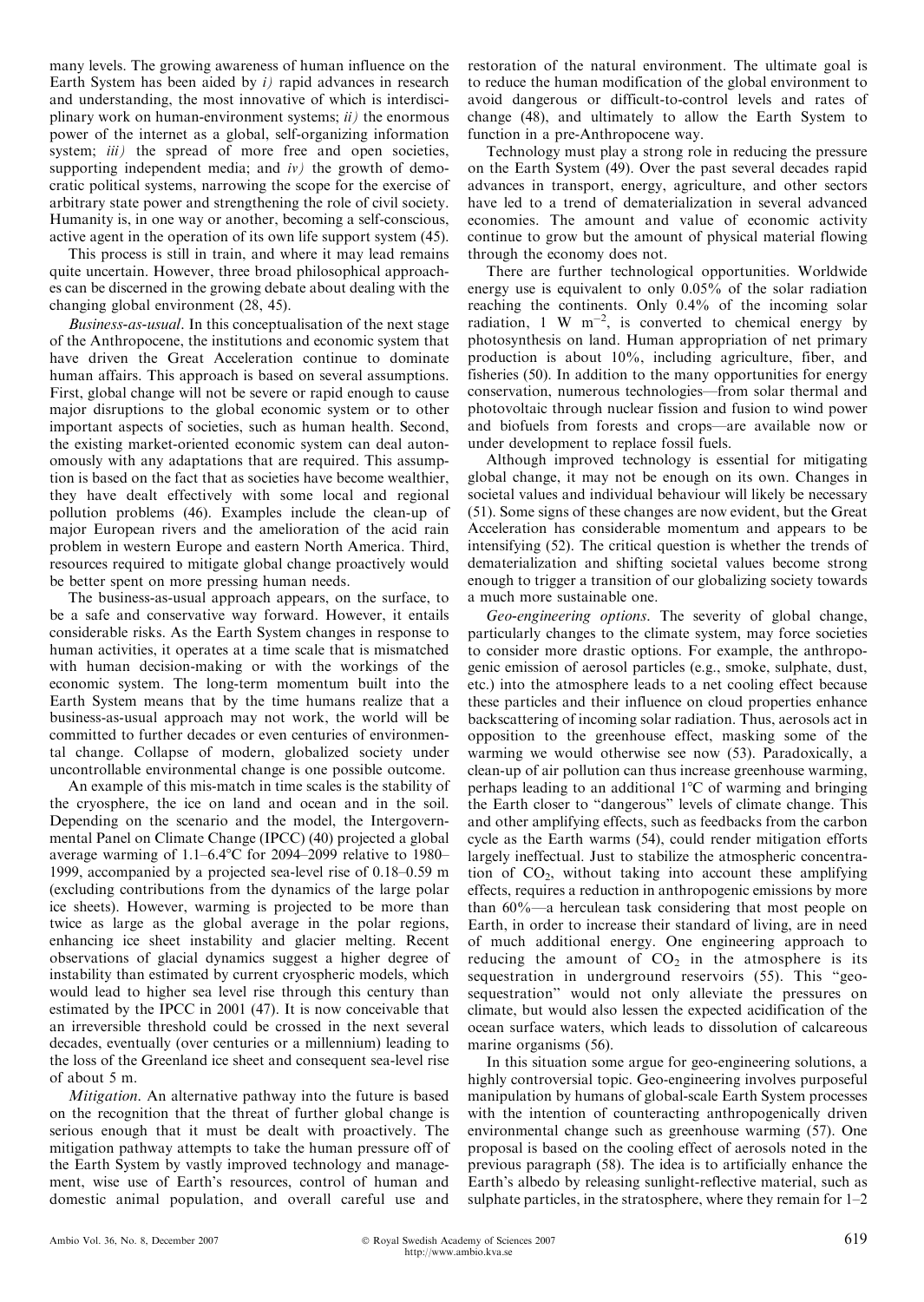

Figure 4. The observed trajectory from 1850 to 2005 of carbon emissions due to fossil fuel combustion (59). Note the acceleration in emissions since 2000. The gap between current emission rates and those required to stabilise atmospheric  $CO<sub>2</sub>$  concentration at various levels (450, 650, and 1000 ppm) is growing rapidly.

years before settling in the troposphere. The sulphate particles would be produced by the oxidation of  $SO<sub>2</sub>$ , just as happens during volcanic eruptions. In order to compensate for a doubling of  $CO<sub>2</sub>$ , if this were to happen, the input of sulphur would have to be about  $1-2$  Tg S y<sup>-1</sup> (compared to an input of about 10 Tg S by Mount Pinatubo in 1991). The sulphur injections would have to occur for as long as  $CO<sub>2</sub>$  levels remain high.

Looking more deeply into the evolution of the Anthropocene, future generations of H. sapiens will likely do all they can to prevent a new ice-age by adding powerful artificial greenhouse gases to the atmosphere. Similarly, any drop in  $CO<sub>2</sub>$  levels to low concentrations, causing strong reductions in photosynthesis and agricultural productivity, might be combated by artificial releases of  $CO<sub>2</sub>$ , maybe from earlier  $CO<sub>2</sub>$ sequestration. And likewise, far into the future, H. sapiens will deflect meteorites and asteroids before they could hit the Earth.

For the present, however, just the suggestion of geoengineering options can raise serious ethical questions and intense debate. In addition to fundamental ethical concerns, a critical issue is the possibility for unintended and unanticipated side effects that could have severe consequences. The cure could be worse than the disease. For the sulphate injection example described above, the residence time of the sulphate particles in the atmosphere is only a few years, so if serious side-effects occurred, the injections could be discontinued and the climate would relax to its former high  $CO<sub>2</sub>$  state within a decade.

The Great Acceleration is reaching criticality (Fig. 4). Enormous, immediate challenges confront humanity over the next few decades as it attempts to pass through a bottleneck of continued population growth, excessive resource use and environmental deterioration. In most parts of the world the demand for fossil fuels overwhelms the desire to significantly reduce greenhouse gas emissions. About 60% of ecosystem services are already degraded and will continue to degrade further unless significant societal changes in values and management occur (38). There is also evidence for radically different directions built around innovative, knowledge-based solutions. Whatever unfolds, the next few decades will surely be a tipping point in the evolution of the Anthropocene.

#### References and Notes

- 1. Oldfield, F. and Steffen, W. 2004. The earth system. In: *Global Change and the Earth* System: A Planet Under Pressure. Steffen, W., Sanderson, A., Tyson, P., Jäger, J., Stager, J., Matson, P., Jager, J., Matson, P., Mo
- Change Series, Springer-Verlag, Berlin, Heidelburg, New York, p. 7.<br>2. Hansen, J., Nazarenko, L., Ruedy, R., Sato, M., Willis, J., Del Genio, A., Koch, D.,<br>Lacis, A., et al. 2005. Earth's energy imbalance: comfirmation and 308, 1431–1435.
- 3. Encyclopaedia Britannica. 1976. Micropædia, IX. London. Marsh, G.P. 1965. The Earth as Modified by Human Action. Belknap Press, Harvard
- University Press, Cambridge, MA, 504 pp.<br>5. Clark, W.C. 1986. Chapter 1. In: Sustainable Development of the Biosphere. Clark, W.C.<br>and Munn, R.E. (eds). Cambridge University Press, Cambridge, UK, 491 pp.
- 6. Vernadski, V.I. 1998. *The Biosphere (translated and annotated version from the original of*<br>1926). Copernicus, Springer, New York, 192 pp.<br>7. Crutzen, P. J. 2002. Geology of mankind: the anthropocene. *Nature 415*, 23.
- 
- 8. Costanza, R., Graumlich, L. and Steffen, W. (eds). 2006. Integrated History and Future of People on Earth. Dahlem Workshop Report 96, MIT Press, Cambridge, MA, 495 pp. 9. Pyne, S. 1997. World Fire: The Culture of Fire on Earth. University of Washington Press,
- Seattle, 379 pp.<br>10. Tobias, P.V. 1976. The brain in hominid evolution. In: Encyclopaedia Britannica,
- Macropaedia Volume 8. Encyclopedia Britannica, London, p. 1032.
- 11. Martin, P.S. and Klein, R.G. 1984. *Quaternary Extinctions: A Prehistoric Revolution.*<br>University of Arizona Press, Tucson. 892 pp.<br>12. Alroy, J. 2001. A multispecies overkill simulation of the End-Pleistocene Megafaun
- mass extinction. *Science 292*, 1893–1896.<br>13. Roberts, R.G., Flannery, T.F., Ayliffe, L.K., Yoshida, H., Olley, J.M., Prideaux, G.J.,<br>Laslett, G.M., Baynes, A., et al. 2001. New ages for the last Australian Megafauna:
- continent-wide extinction about 46,000 years ago. Science 292, 1888–1892. 14. Leach, H.M. 2003. Human domestication reconsidered. Curr. Anthropol. 44, 349–368.
- 15. Smith, B.D. 1995. *The Emergence of Agriculture*. Scientific American Library, New<br>York, 231 pp.<br>16. Ruddiman, W.F. 2003. The anthropogenic greenhouse era began thousands of years
- ago. Climat. Chang. 61, 261–293.
- 17. Lambin, E.F. and Geist, H.J. (eds). 2006. Land-Use and Land-Cover Change: Local Processes and Global Impacts. The IGBP Global Change Series, Springer-Verlag, Berlin,
- Heidelberg, New York, 222 pp. 18. EPICA Community Members. 2004. Eight glacial cycles from an Antarctic ice core. Nature 429, 623–628.
- 19. Broecker, W.C. and Stocker, T.F. 2006. The Holocene CO<sub>2</sub> rise: anthropogenic or natural? *Eos 87*, (3), 27–29.<br>20. Joos, F., Gerber, S., Prentice, I.C., Otto-Bliesner, B.L. and Valdes, P.J. 2004. Transient
- simulations of Holocene atmospheric carbon dioxide and terrestrial carbon since the<br>Last Glacial Maximum. *Glob.l Biogeochem*. Cycles 18, GB2002.
- 21. Hartwell, R. 1962. A revolution in the iron and coal industries during the Northern Sung. *J. Asian Stud. 21*, 153-162.
- 22. Hartwell, R. 1967. A cycle of economic change in Imperial China: coal and iron in northeast China, 750–1350. J. Soc. and Econ. Hist. Orient 10, 102–159.
- 23. TeBrake, W.H. 1975. Air pollution and fuel crisis in preindustrial London, 1250–1650. Technol. Culture 16, 337–359.
- 24. Brimblecombe, P. 1987. The Big Smoke: A History of Air Pollution in London since
- Medieval Times. Methuen, London, 185 pp.<br>25. Mokyr, J. (ed.). 1999. *The British Industrial Revolution: An Economic Perspective.*<br>Westview Press, Boulder, CO, 354 pp.<br>26. Sieferle, R.-P. 2001. Der Europäische Sonderweg: Ur
- pp. (In German).<br>27. McNeill, J.R. 2001. Something New Under the Sun. W.W. Norton, New York, London,
- 416 pp.<br>28. Steffen, W., Sanderson, A., Tyson, P.D., Jäger, J., Matson, P., Moore, B. III, Oldfield,
- F., Richardson, K., et al. 2004. Global Change and the Earth System: A Planet Under<br>Pressure. The IGBP Global Change Series, Springer-Verlag, Berlin, Heidelberg, New York, 336 pp.
- 29. Vörösmarty, C.J., Sharma, K., Fekete, B., Copeland, A.H., Holden, J., Marble, J. and Lough, J.A. 1997. The storage and aging of continental runoff in large reservoir systems of the world. Ambio 26, 210–219.
- 30. Mackenzie, F.T., Ver, L.M. and Lerman, A. 2002. Century-scale nitrogen and phosphorus controls of the carbon cycle. *Chem. Geol. 190*, 13–32. Blunier, T., Chappellaz, J., Schwander, J., Barnola, J.-M., Desperts, T., St
- 1000 years. J. Geophys. Res. 20, 2219-2222.<br>Machida, T., Nakazawa, T., Fujii, Y., Aoki, S. and Watanabe, O. 1995. Increase in the
- 32. Machida, T., Nakazawa, T., Fujii, Y., Aoki, S. and Watanabe, O. 1995. Increase in the atmospheric nitrous oxide concentration during the last 250 years. Geophys. Res. Lett. 22, 2921–2924.
- 33. Etheridge, D.M., Steele, L.P., Langenfelds, R.L., Francey, R.J., Barnola, J.-M. and Morgan, V.I. 1996. Natural and anthropogenic changes in atmospheric CO<sub>2</sub> over the
- last 1000 years from air in Antarctic ice and firn. *J. Geophys. Res. 101*, 4115-4128.<br>34. Barnola, J.-M., Raynaud, D., Lorius, C. and Barkov, N.I. 2003 Historical CO<sub>2</sub> record<br>from the Vostok ice core. In: *Trends: A Comp*
- ment of Energy, Oak Ridge, TN.<br>35. Etheridge, D.M., Steele, L.P., Langenfelds, R.L., Francey, R.J., Barnola, J.-M. and<br>Morgan, V.I. 1998. Historical CO<sub>2</sub> records from the Law Dome DE08, DE08-2, and